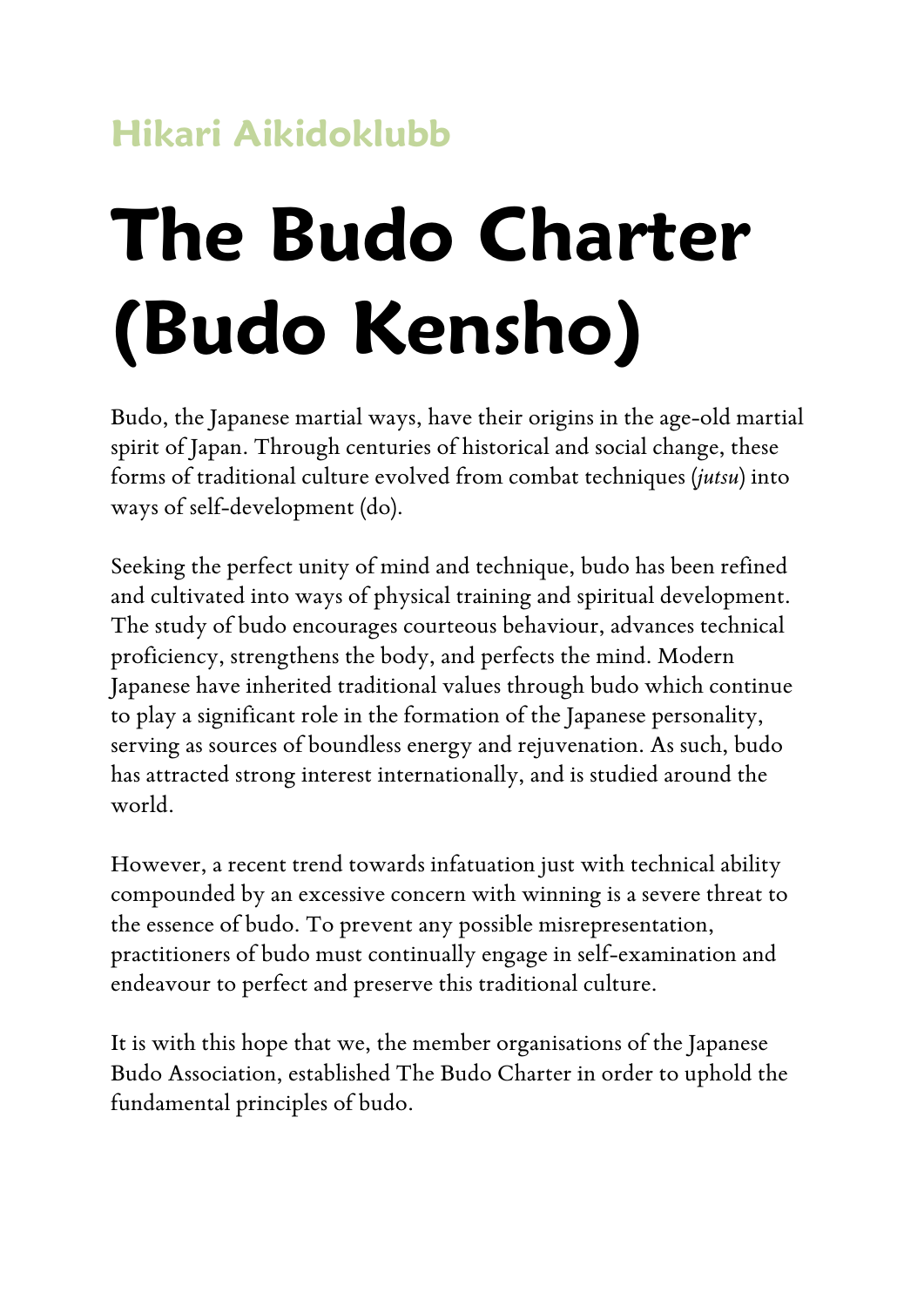#### **Article 1**:**Objective with budo**

Through physical and mental training in the Japanese martial ways, budo exponents seek to build their character, enhance their sense of judgement, and become disciplined individuals capable of making contributions to society at large.

## **Article 2**:**Keiko (Training)**

When training in budo, practitioners must always act with respect and courtesy, adhere to the prescribed fundamentals of the art, and resist the temptation to pursue mere technical skill rather than strive towards the perfect unity of mind, body, and technique.

## **Article 3**:**Shiai (Competition)**

Whether competing in a match or doing set forms (kata), exponents must externalise the spirit underlying budo. They must do their best at all times, winning with modesty, accepting defeat gracefully, and constantly exhibiting self-control.

# **Article 4**:**Dojo (Training hall)**

The dojo is a special place for training the mind and body. In the dojo, budo practitioners must maintain discipline, and show proper courtesies and respect.

The dojo should be a quiet, clean, safe, and solemn environment.